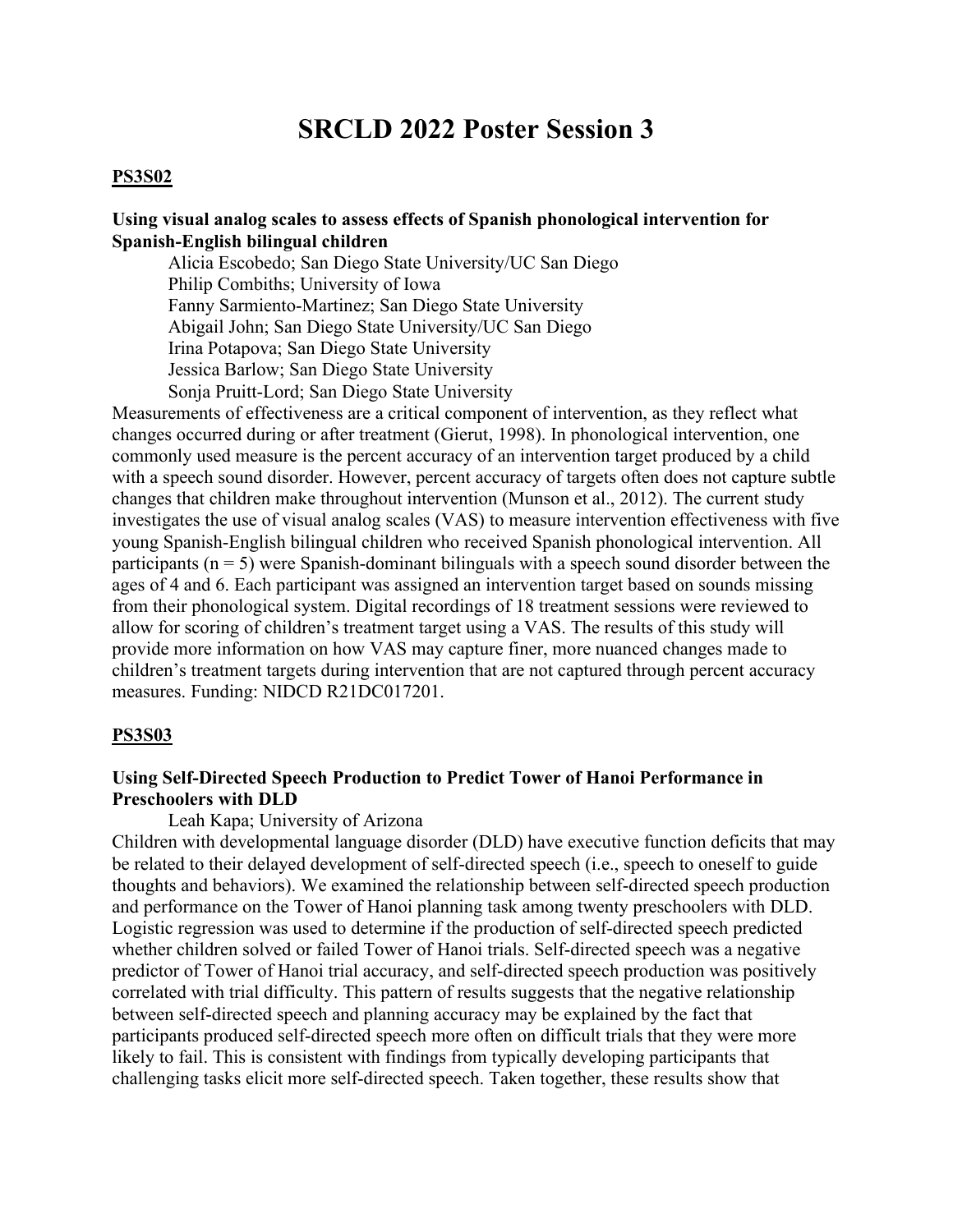preschoolers with DLD spontaneously produce self-directed speech during planning tasks and are more likely to use self-directed speech when facing higher cognitive demands.

# **PS3S04**

# **The relative impacts of ADHD and SLI on children's judgments of grammaticality**

 Sean Redmond; University of Utah Mabel Rice; University of Kansas

Andrea Ash; University of Utah

Rationale: Grammaticality judgments (GJs) represent a potentially useful clinical marker for specific language impairment (SLI). Previous work suggests GJs may be influenced by children's executive functioning. Because ADHD may commonly co-occur with SLI, consideration of potential impacts of ADHD on children's GJs is warranted. Methods: A GJ task was administered to 64 children (age: 6;1-8;5) along with a battery of verbal, nonverbal, ADHD, and executive function measures. Potential group differences were examined [TD, ADHD, SLI, ADHD+SLI], as well as levels of association among children's GJs and other measures from the battery. Results: Children with SLI and ADHD+SLI performed significantly lower than children with TD. Children with ADHD performed similarly to children with TD. Children with SLI performed similarly to children with ADHD+SLI. Associations between children's GJs and their ADHD and executive function symptoms were weak and non-significant. GJs were moderately and significantly correlated with other language measures. Conclusions: GJs join nonword repetition, sentence recall, and tense-marking as an efficient index of language disorder that seems to be unaffected by children's ADHD status. Funding provided by NIDCD

# **PS3S05**

# **The frequency and function of discourse-marker "like" in the speech of older children with ASD**

Emily Zane; James Madison University Rebekah Jones; James Madison University Geralyn Timler; James Madison University Ruth B. Grossman; Emerson College

Discourse markers (e.g., "I mean" and "well") aid in conversational flow, reciprocity, and in conveying the speaker's message. Previous research finds that individuals with ASD use discourse markers less often than neurotypical individuals, especially those markers that are listener-directed ("um") vs. ones that are speaker-oriented, (e.g., "uh"). However, the use of one ubiquitous listener-directed discourse marker, "like" (e.g., "This is, like, my favorite"), has not yet been studied in ASD. The current study examines the overall frequency and patterns of usage of "like" in the conversational speech of older children with ASD. We compare frequencies/patterns of use to age-/language-matched neurotypical peers. Against predictions, findings reveal equivalent frequencies of "like" use between groups and similar patterns of usage. These findings suggest that not all discourse markers are similarly underused by adolescents with ASD, even those that are listener oriented. In this study, participants with ASD used "like" to signal nuanced pragmatic information to their listener, thereby revealing unexpected pragmatic strengths that have gone unnoticed until now. Funding source: NIH-NIDCD R01 DC012774-01.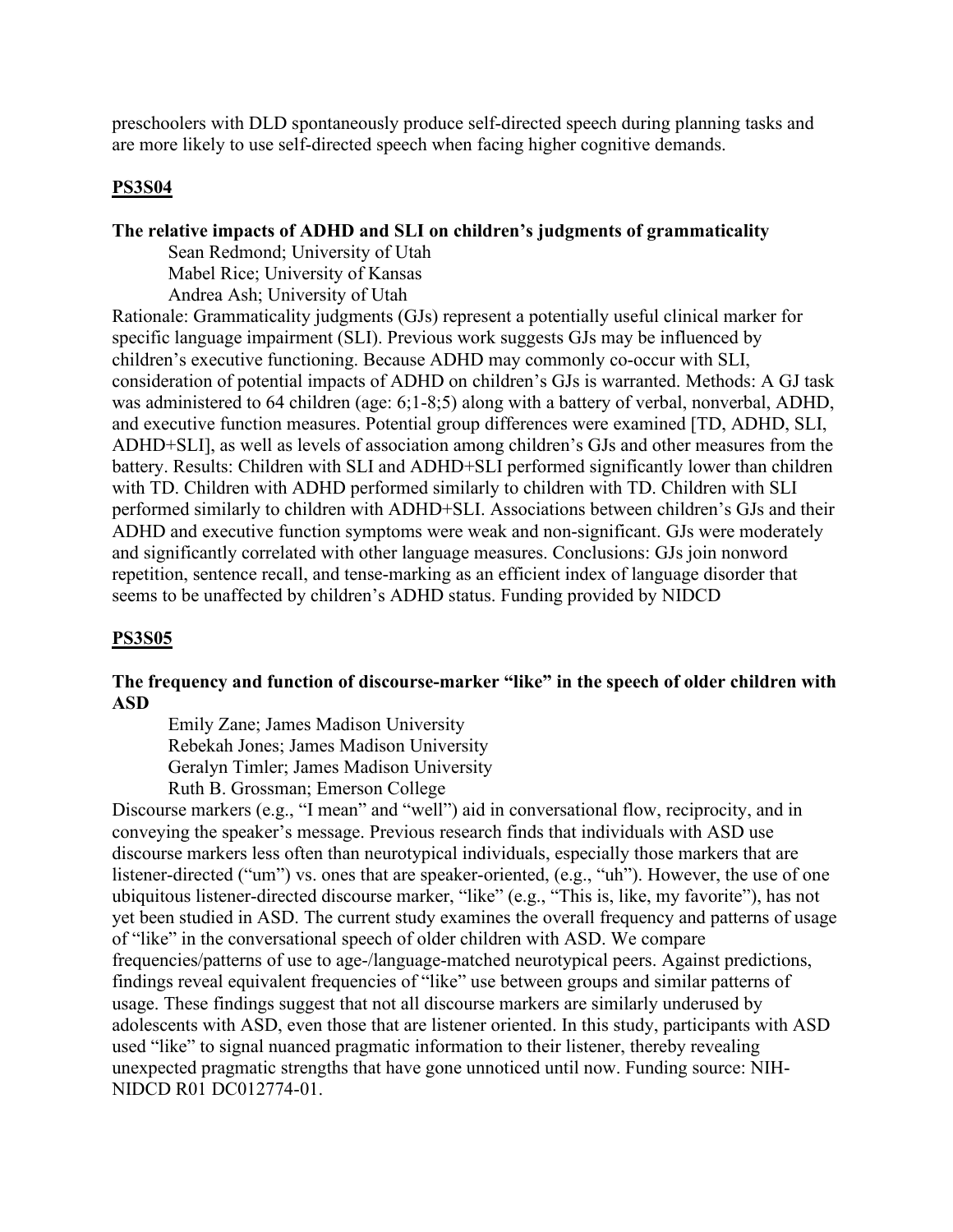### **PS3S06**

### **The Effects of Speaker and Exemplar Variability on Children's Cross-Situational Word Learning**

Kimberly Crespo; University of Wisconsin-Madison

Margarita Kaushanskaya; University of Wisconsin-Madison

Cross-situational statistical word learning (CSWL) – the ability to learn words by tracking cooccurrence statistics of words and their referents over time – has been identified as a fundamental mechanism underlying lexical learning but has not been tested against variable input. In the present study, we examine the separate and combined effects of speaker and exemplar variability on CSWL in typically developing (TD) English-speaking monolingual children. Results revealed that variability in speakers and exemplars did not facilitate or hinder XSWL performance. However, input that varied in both speakers and exemplars simultaneously hindered children's word-learning. Results from this work suggest that accommodating multiple forms of variable input may incur costs. Overall, this research may provide new theoretical insights into how fundamental mechanisms of word-learning scale to accommodate more complex and naturalistic forms of input. This research was supported by NIH grants R01 DC011750 awarded to Margarita Kaushanskaya and F31 DC019025 awarded to Kimberly Crespo and Margarita Kaushanskaya.

# **PS3S07**

### **The Effects of Language Proficiency on Narrative Macrostructure in Spanish-English Bilinguals**

Maria Kapantzoglou; Portland State University

Jenny Magallon; Portland State University

This study examined the effects of Spanish and English language proficiency on narrative macrostructure skills of Spanish-English speaking children. Forty typically developing Spanish-English speaking children, 5-7 years of age, participated in the study. Language proficiency in each language was measured as a continuum of performance using children's oral language samples. Narrative macrostructure was also measured based on children's Spanish and English language samples. Linear regressions were performed to determine the effects of language proficiency in each language on story grammar elements. Results indicated that children's Spanish and English proficiency affect their narrative performance.

#### **PS3S08**

# **The Effect of Word-Learning Biases on Early Vocabulary Acquisition in Young Children with Autism Spectrum Disorder**

Eileen Haebig; Louisiana State University

Claire Bourgeois; Louisiana State University

Christopher Cox; Louisiana State University

Vocabulary composition and word-learning biases are closely interrelated in typical development.?Learning new words involves attending to certain properties?to?facilitate word?learning. Such word-learning biases are influenced by perceptually and conceptually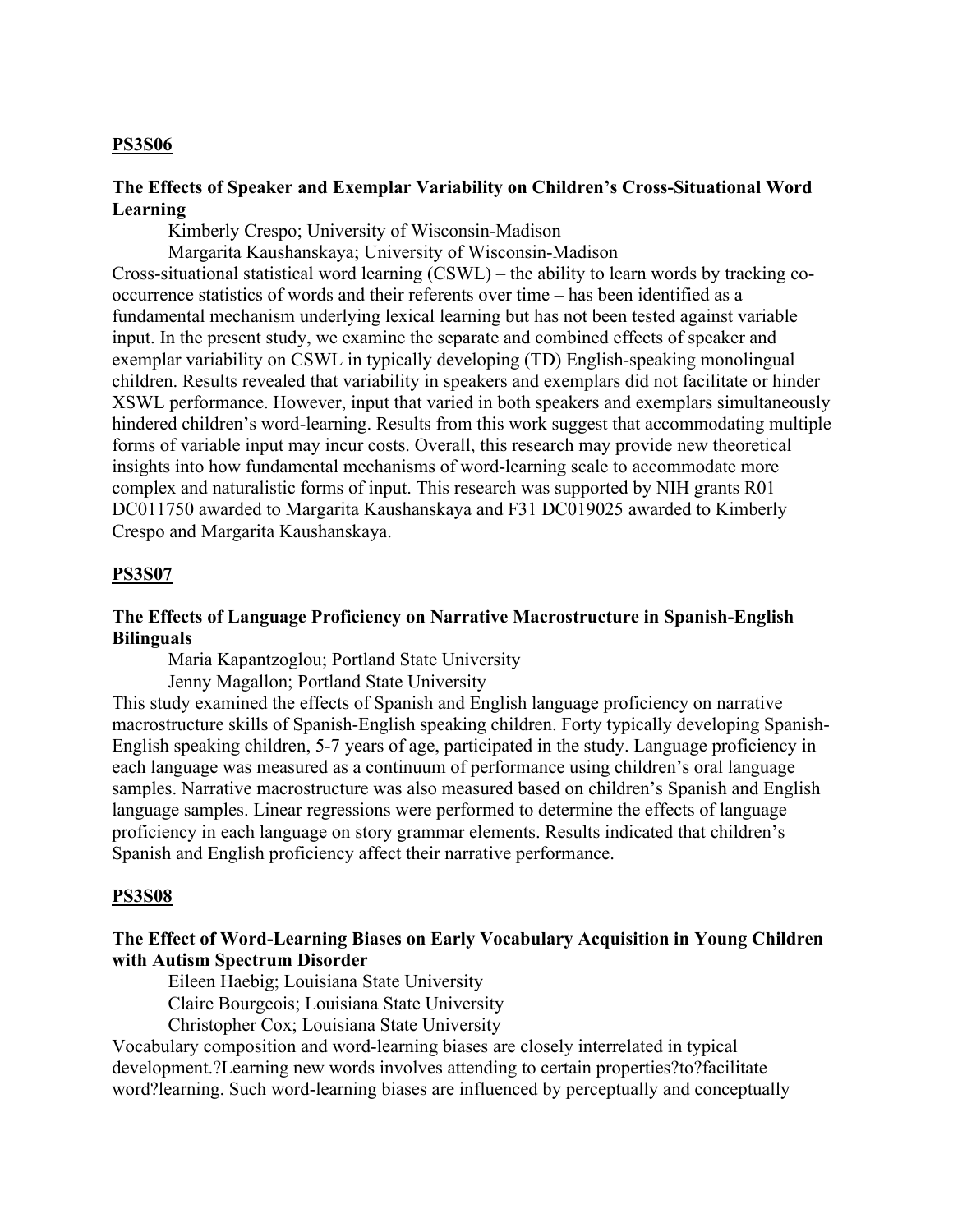salient word features, including high imageability, concreteness, and iconicity. This study examined the association of vocabulary knowledge and word features in young children with ASD ( $n = 280$ ) and typically developing (TD) toddlers ( $n = 1,054$ ). Secondary analyses were conducted using data from the National Database for Autism Research and the Wordbank database. Expressive vocabulary was measured using the MacArthur-Bates Communicative Development Inventory. Although the trajectories for concreteness, iconicity, and imageability are similar between children with ASD and TD toddlers, divergences were observed. Differences in imageability are seen early but resolve to a common trajectory; differences in iconicity are small but consistent; and differences in concreteness only emerge after both groups reach a simultaneous peak, before converging again. This study reports unique information about the nonlinear growth patterns associated with each word feature for and distinctions in these growth patterns between the groups.

Funding sources: Research Competitiveness Subprogram – Louisiana Board of Regents

#### **PS3S09**

# **The Diagnostic Accuracy of Bilingual PGU in Bilingual Spanish-Speaking Children with and without Developmental Language Disorders**

Michelle Hernandez; University of Houston

Anny Castilla-Earls; University of Houston

This study compared the diagnostic accuracy of Percentage of Grammatical Utterances (PGU) and Mean-Length of Utterance (MLU) in differentiating bilingual children with and without developmental language disorder (DLD) using 2 approaches: best language and both languages. This study included 69 Spanish-English bilingual children ages 4;0 to 6;11 (years; months) with  $(n = 33)$  and without DLD  $(n = 36)$ . Story generation and story retelling tasks were used to elicit language samples in English and Spanish. The diagnostic accuracy of PGU was calculated using two methods: (1) Best language (highest PGU between the English and Spanish and MLU for that language); (2) Both languages (combined PGU that included the total number of grammatical utterances over the total number of utterances across Spanish and English language samples and MLU in each language).?Findings indicated that using a bilingual PGU in combination with MLU in both languages yielded the best model. These findings support using a combined method?of PGU and MLU in English and Spanish when assessing bilingual children.

#### **PS3S10**

### **The Comorbidity of ADHD and DLD in School-Aged Children, L2 Acquisition, and the Types of Errors they Produce**

Amélie Albert; Laurentian University

Chantal Mayer-Crittenden; Laurentian University

The purpose of this study was to analyze the effects of the co-occurrence of developmental language disorder (DLD) and attention-deficit disorder with or without hyperactivity (ADHD) on language development and second language acquisition in a minority Francophone setting. Results from different tests were observed to analyze the types of errors produced by bilingual children having only ADHD, DLD or both. An unpublished non-word repetition task, as well as the Recalling Sentences subtest of the CELF-5 battery, were used to assess the children. The data for this research comes from a longitudinal study and 15 subjects were categorized into three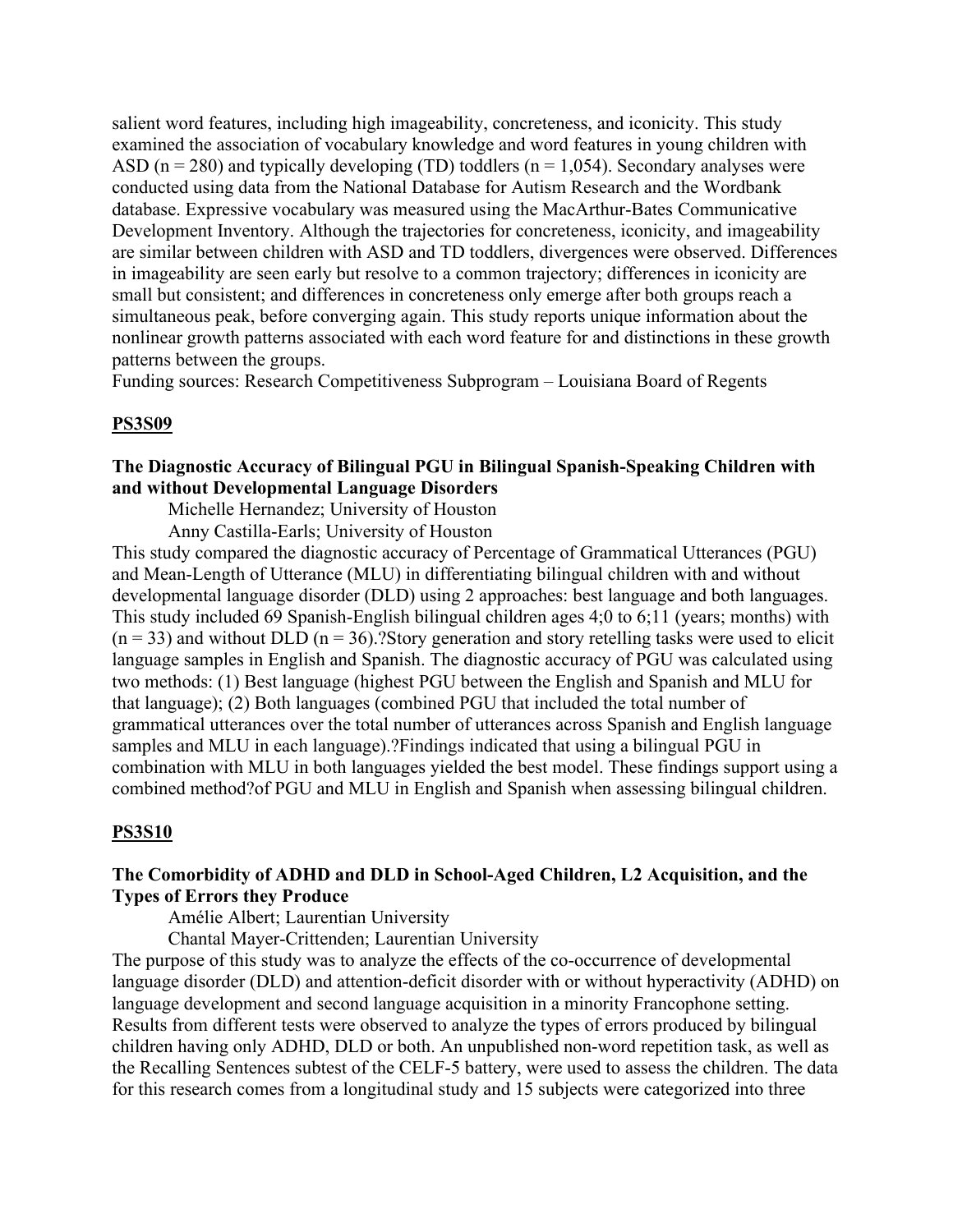different groups: a group of children with ADHD only (n=5), a group of children with DLD only  $(n=5)$  and a group of children with concurrent ADHD and DLD  $(n=5)$ . The different language domains that were analyzed were verbal working memory and morphosyntactic knowledge. The results demonstrated that like DLD, ADHD may have an impact on language and that speechlanguage pathologists should be aware of the types of errors that affected children can produce on these tasks.

### **PS3S11**

# **Sharing the Characteristics of "Caregiver-Child Interactions" to Improve the Reproducibility and Replicability of Your Research**

Betul Cakir-Dilek; University of Minnesota- Twin Cities Marianne Elmquist; University of Wisconsin-Madison Andrea Ford; University of Minnesota- Twin Cities Kirstin Kuchler; University of Minnesota- Twin Cities Sarah Jane Brown; University of Minnesota- Twin Cities Amy Riegelman; University of Minnesota- Twin Cities Scott Marsalis; University of Minnesota- Twin Cities Lizbeth Finestack; University of Minnesota- Twin Cities

Caregiver-child interactions (CCIs) are an important and common context for measuring caregiver and child language and communication behaviors when researchers seek to evaluate an intervention's effectiveness. In order to increase the replicability, reproducibility, and generalizability of an intervention's effectiveness, we need to understand how, and to what extent, researchers describe this measurement context itself. In that vein, our purpose was to explore specific measurement features of CCIs. Using scoping review methods we identified randomized control trials (RCT) ( $n = 11$ ), non-RCTs ( $n = 2$ ), and single group studies ( $n = 8$ ). We extracted information related to the characteristics of CCIs. Studies varied in defining the characteristics of CCIs including the length, context, and how the interaction was measured. We found that the reviewed studies did not frequently report information about these characteristics. Our results indicate the need for presenting more detailed information about CCIs because it affects the reproducibility and replicability of the studies. We will conclude with recommendations for describing CCIs when used as a context to measure caregiver and child language and communication behaviors.

Funding Source: T32 DC005359, P50HD105353

#### **PS3S12**

# **Shared book reading and language development: What is actually being measured?**

Megan Figueroa; University of Arizona

Shared book reading is hypothesized to moderate the effects of socioeconomic disadvantage on language outcomes, potentially because the context of book reading facilitates the use of socalled "high-quality" linguistic input. Here, I examine the possibility that uncovering a correlation between shared book reading and later language skills has no explanatory value on its own. These studies confound "language skills" with vocabulary acquisition––context-dependent, socially-determined knowledge that continues throughout one's lifetime. What researchers are actually measuring are what words children learn from a specific activity—shared book reading.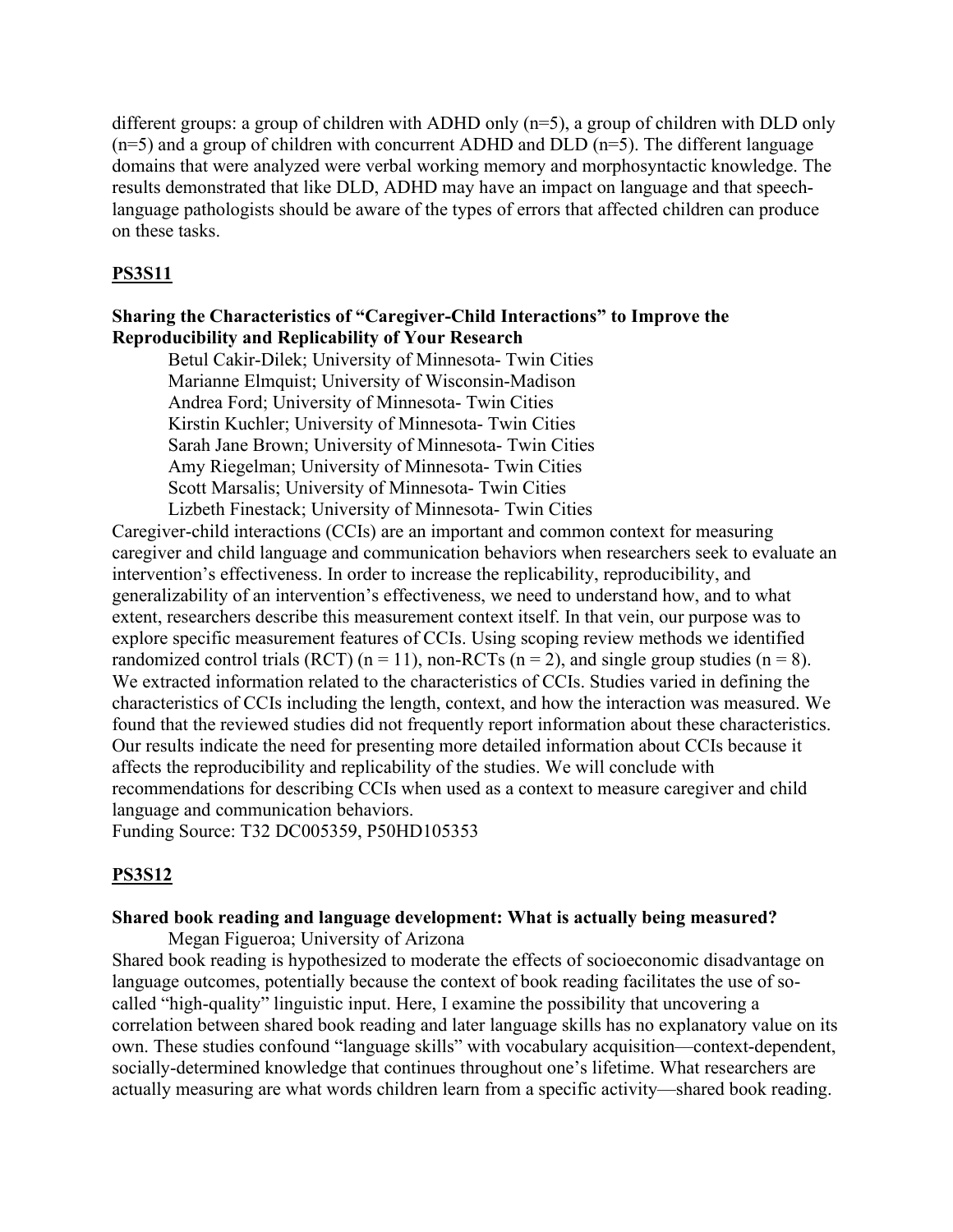I examined meta-analyses measuring the effects of early shared book reading on children's later language skills. Studies tend to link literacy practices at home with larger vocabularies based on standardized measures like MCDI and PPVT. Vocabulary becomes a stand in for "language skills" and, ultimately, for social class and all that comes with that privilege.

# **PS3S13**

# **Reminiscing Conversations and Clinical Collaborations: An exploration of motivational interviewing techniques to foster more inclusive intervention**

 Charlotte Clark; University of Wisconsin, Eau Claire Jerry Hoepner; University of Wisconsin, Eau Claire Rebecca Jarzynski; University of Wisconsin, Eau Claire Ryan Nelson; University of Louisiana, at Lafayette MiKayla Schuebel; University of Wisconsin, Eau Claire Marissa Niehoff; University of Wisconsin, Eau Claire

Research demonstrates how parent-child reminiscing conversations are important to a child's cognitive, socio-emotional, and language development. Therefore, speech language pathologists are recognizing the importance of including such conversations as a part of intervention. Research also demonstrates, however, that there are important cultural and socio-economic differences in how these conversations manifest between parent and children. Collaborating with parents is essential to understand their own particular values and expectations when it comes to reminiscing. The aim of this study is to explore the potential of motivational interviewing techniques as a way of fostering collaboration between parents and clinicians with different backgrounds. Motivational interviewing has been used in healthcare and educational settings to empower those who seek to make a change. We use inductive analysis to examine the impact of motivational interviewing on clinician- parent collaboration as they explore together the therapeutic benefits of reminiscing with children. Knowledge of how to use motivational interviewing techniques to foster such collaboration will support clinicians in implementing reminiscing interventions that are appropriate for individual families.

# **PS3S15**

# **Phonological short-term and long-term memory effects on nonword repetition performance in college students with and without dyslexia**

Michelle Moore; West Virginia University

Hannah Krimm; University of Georgia

Yu Zhang; Oklahoma State University

Peter Richtsmeier; Oklahoma State University

College students with dyslexia often have persistent phonological processing deficits, but the underlying nature of the deficits is not fully understood. This current study tested the performance of college students with and without dyslexia on a nonword repetition (NWR) task designed to systematically test phonological short-term and long-term memory effects using nonword length and consonant age of acquisition (CAoA) variables, respectively. There were no significant differences in NWR performance between the control and dyslexia groups when dyslexia status was based on self-report of a diagnosis. However, when group status was based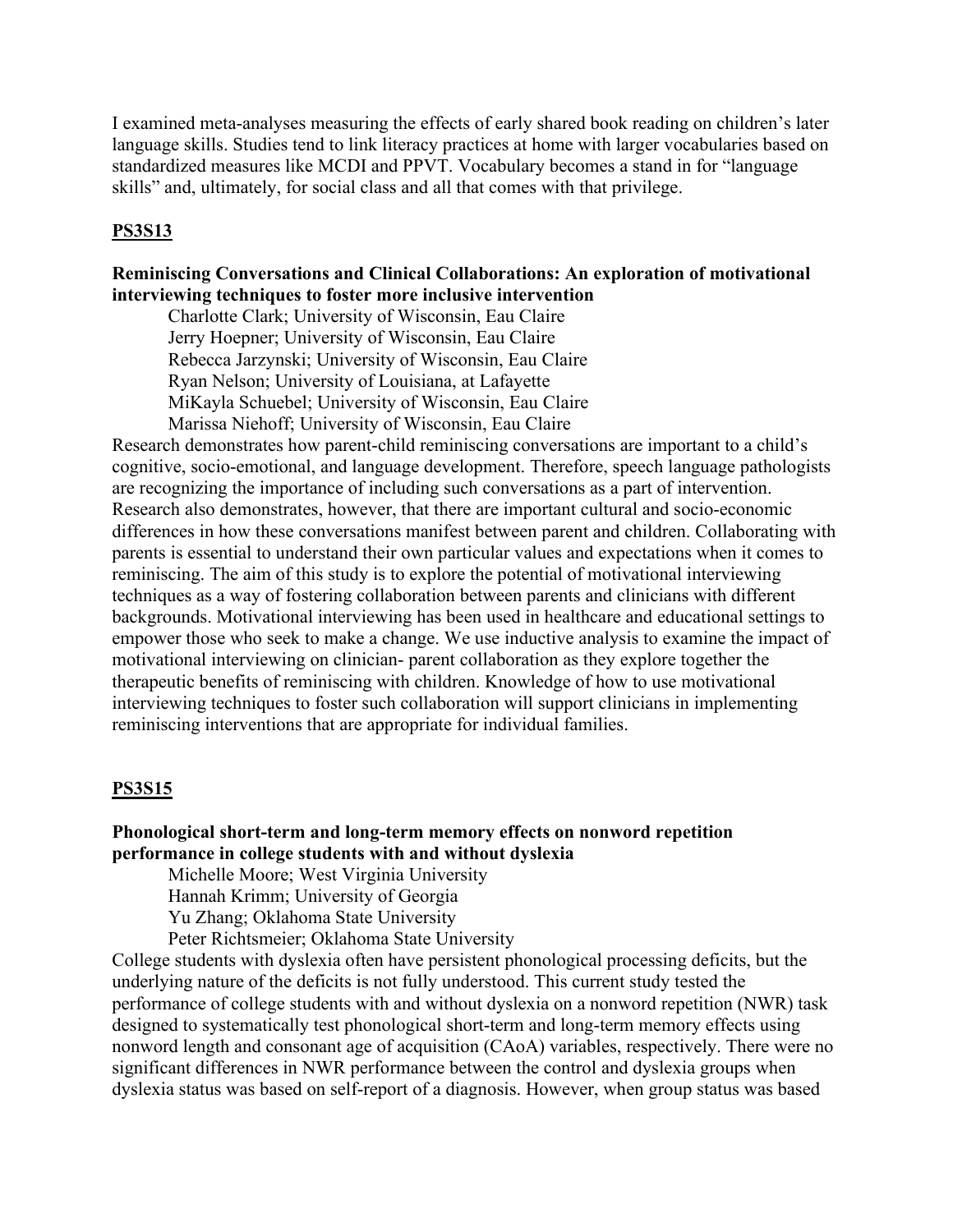on decoding ability regardless of referral or self-report, there was a group x CAoA x nonword length interaction. The magnitude of the CAoA effect substantially increased as nonword length increased for the poor decoding group, whereas the effect was similar across multisyllabic nonwords for the control group. Results suggest that weaker activations in phonological longterm memory are more prone to error as the short-term memory demands increase for students with dyslexia. There are also implications for considering compensated versus uncompensated dyslexia in our assessment and interpretation of student performance.

### **PS3S16**

### **Modeling Late and Typical Vocabulary Acquisition: The Importance of Approximating Toddlers' Linguistic Environment**

Jennifer Weber; University of Colorado Boulder

Eliana Colunga; University of Colorado Boulder

Understanding child language development requires accurately representing children's lexicons. However, most past work modeling children's lexical semantic structure has utilized adult norms or corpora of adult language. The present work uses lexical networks created from Word2Vec embeddings trained on a newly-created toddler-directed language corpus. We compare predictions from a Word2Vec toddler network, a network created by training Word2Vec on typical adult input, and a model trained using both corpora. The toddler-only network outperformed the other two when predicting normative vocabularies of typically developing children from 16-30 months, indicating that a general toddler language corpus is a better tool for modeling early lexical development. Further results also showed that Word2Vec-derived networks perform better than networks created using other distributional methods. Here, we extend this approach to modeling individual late talker trajectories. Our results suggest that despite late talker heterogeneity and small vocabularies, semantic networks and computational models can still capture patterns in vocabulary acquisition in order to predict vocabulary growth over time. We discuss how these and other methods such as machine learning can help individualize further research and intervention approaches.

#### **PS3S17**

# **Measuring changes in intentional communication in infants at elevated likelihood of autism from a community sample**

 Elizabeth Choi; University of Southern California Elizabeth Phelps; University of Southern California Chloe Rey-Talley; University of Southern California Stephen Morrison; University of Southern California Cristin Holland; Columbia University Irving Medical Center John Sideris; University of Southern California Linda Watson; University of North Carolina at Chapel Hill Grace Baranek; University of Southern California

We sought to characterize the ways in which intentional communication of infants at elevated likelihood of autism – identified from a community sample – changes over time in the context of an intervention study. Additionally, we compared intentional communication rates to communication scores on standardized measures of early language. We used paired samples t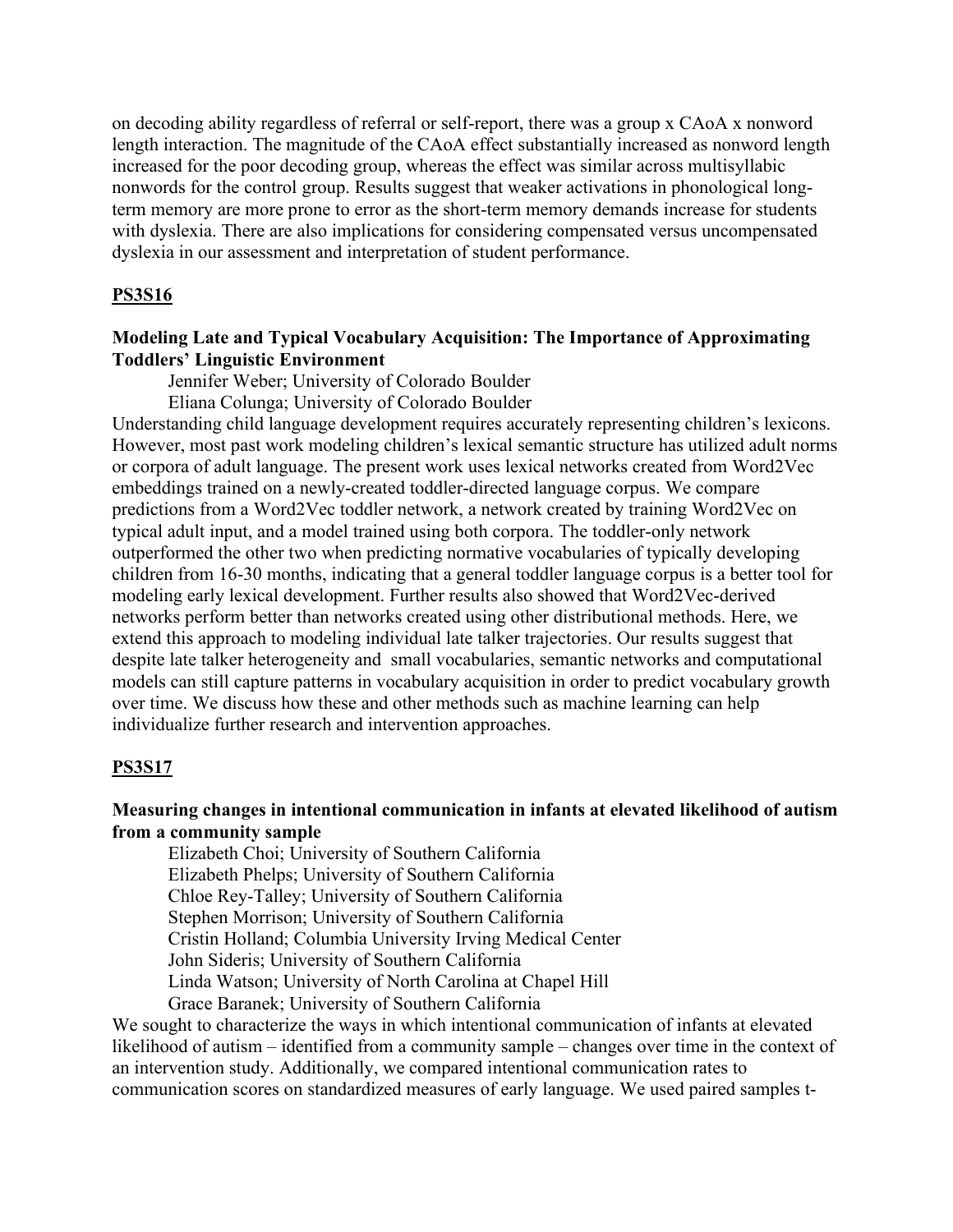tests and Wilcoxon signed-rank tests to determine whether there were significant differences in intentional communication scores over time from mean 14.1 to 18.5 months. We found significantly higher rates of intentional vocalizations, combined vocalizations and gestures, and total acts post- vs. pre-intervention, with no significant difference in rates of uncombined intentional gestures across time. Standardized language scores did not change significantly from pre- to post-intervention. Our findings revealed that our coding scale was able to capture significant changes in intentional communication over about four months in the context of an intervention. These results provide support for using this tool to measure change in intentional communication in infants at elevated likelihood of autism. The study from which this data was used was funded by an NIH NICHD grant (R21HD091547-02).

#### **PS3S18**

# **Mean length of utterance and Index of productive syntax in toddlers: correlating the two measures**

Klára Matiasovitsová; Faculty of Arts, Charles University Petra Cechová; Faculty of Arts, Charles University Filip Smolík; Faculty of Arts, Charles University Jakub Sláma; Faculty of Arts, Charles University Jolana Kohoutková; Faculty of Arts, Charles University Kamila Homolková; Faculty of Arts, Charles University

The study examined the use of MLU and IPSyn in Czech including their validity against testbased measures of vocabulary and grammar comprehension. We developed a Czech version of IPSyn and we compared the scores with MLU in syllables, morphemes, and words in the same transcripts. We used a corpus of 110 children recorded at two time points: 2;6 and 4;11. The different MLU measures correlated closely ( $r's > 0.97$ ). We found strong correlations between MLU and IPSyn in both time points (0.88 and 0.77). In regression analyses, MLU and IPSyn in 2;6 years had a significant unique effect on the later scores of these measures ( $\beta$  = 0.35 and 0.37, respectively). For IPSyn, the vocabulary test showed a unique predictive effect above the factors of other predictors ( $\beta$  = 0.26). Our results confirm that MLU in words is an adequate measure. IPSyn is a valid measure since it predicts itself in time with a vocabulary measure as a unique predictor and it also correlates closely with MLU.

Faculty of Arts, Charles University, IGRA CU, CZ.02.2.69/0.0/0.0/19

#### **PS3S20**

# **Language Performance on the Preschool Language Scale-5 among Children Enrolled in Head Start Programs**

Alexandria Sanchez; University of New Mexico

Cathy Qi; University of New Mexico

Language skills provide the foundation for cognitive, social, behavioral, and literacy development. Early identification of language delays during the preschool years is critical so that appropriate interventions are delivered to stimulate language development. However, accurate identification of language delays in young children from low-income families and culturally and linguistically diverse backgrounds is complicated by the uneven quality and quantity of language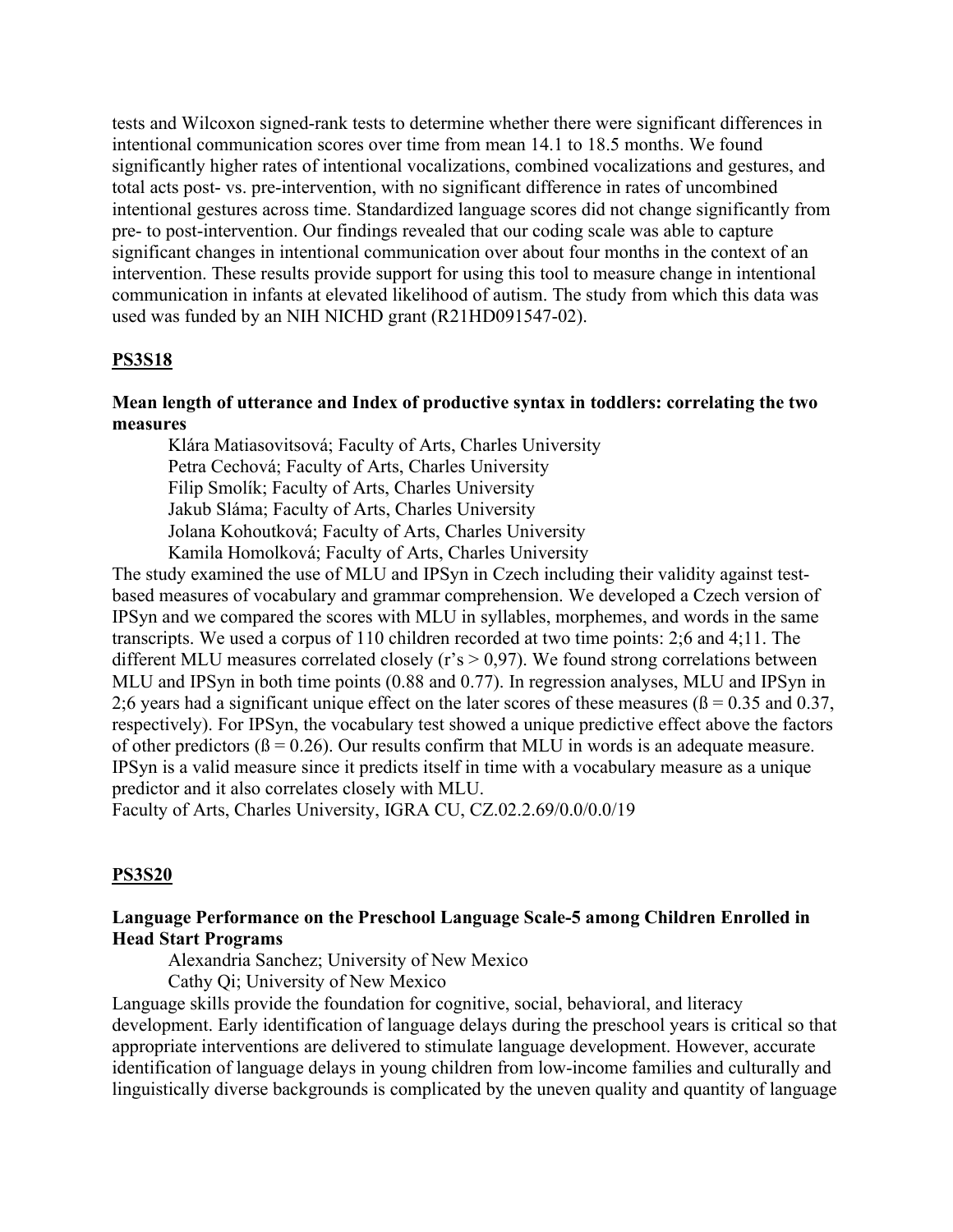acquisition in the preschool years, and by the inherent limitations of standardized language instruments for use with this population. The purpose of the study was to examine the language performance of preschool children enrolled in Head Start programs. Trained research assistants administered the Preschool Language Scale-5 (PLS-5) individually to 279 children in Head Start centers. Results indicated that children performed significantly below the expected means for their ages on the PLS-5 Auditory Comprehension, Expressive Communication and Total Language scores. Girls scored significantly higher than boys. There was no significant difference between Auditory Comprehension and Expressive communication scores. Implications will be discussed.

#### **PS3S21**

# **Language Choice and Repairing Communication Breakdown by Bilingual Children with Different Language Abilities**

 Madeline Hoffses; University of Massachusetts Amherst Ada López González; University of Massachusetts Amherst Megan Gross; University of Massachusetts Amherst

The current project examines how bilingual children with a variety of language abilities interact with monolingual conversation partners and address communication breakdowns associated with language mismatch. Our past work using a scripted confederate dialogue task found that bilingual children with Developmental Language Disorder (DLD) were more likely than their typically developing peers to respond in English when addressed in Spanish, even after accounting for Spanish proficiency. However, a key limitation was that they received no feedback that their partner did not understand. In the current project, children who responded in the opposite language received either subtle ("No sé" [I don't know]) or explicit ("Sólo hablo español" [I only speak Spanish]) feedback and an opportunity to rephrase. Their response patterns (e.g., switching languages to facilitate understanding) are considered relative to diagnostic status (TD, DLD, autism), language proficiency, metalinguistic awareness, and theory of mind. Implications for intervention practices with bilingual children are discussed. [UMass Amherst faculty start-up funds; Spaulding-Smith Fellowship]

#### **PS3S22**

#### **Language Alignment in Bilingual Parent-Child Interactions**

Caitlyn Slawny; University of Wisconsin-Madison

Emma Libersky; University of Wisconsin-Madison

Margarita Kaushanskaya; University of Wisconsin-Madison

In conversation, bilingual children must choose what language to use. In the current study we asked: in spontaneous conversations, do bilingual children respond to bilingual adults in the same language, and do children with weaker language skills have more difficulty aligning their language choice? Forty-five Spanish-English bilingual parent-child dyads participated in a 10 minute video-recorded play-based activity. Children's language abilities ranged from clinically low (Developmental Language Disorder, DLD) to typical. Conversational turns for parents and children were coded as English, Spanish, or code-switched (mixed use of English and Spanish). Children's utterances were then coded for alignment as matching or mismatching the parent's language. We examined the effects of parent language choice, and children's language skills and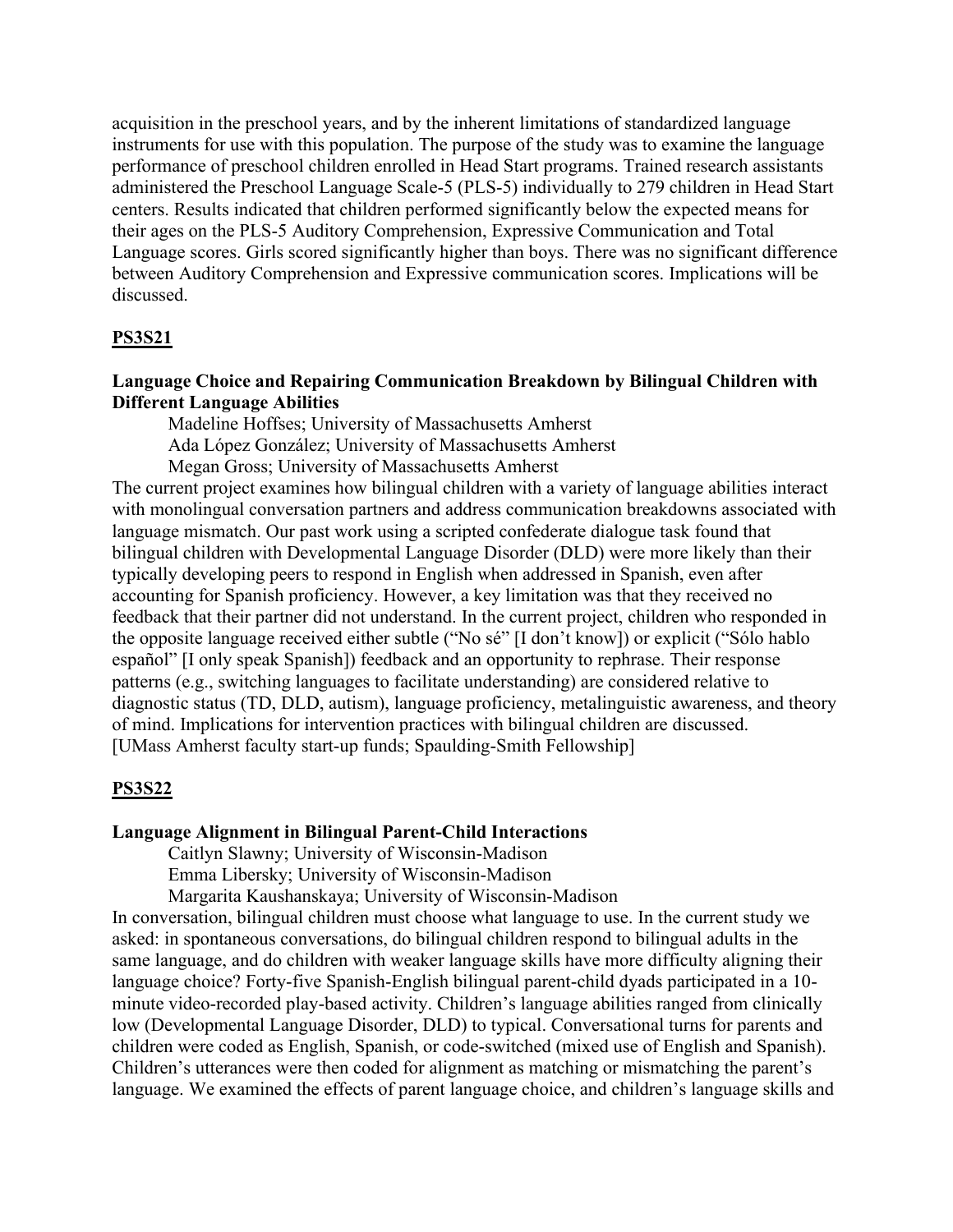language dominance on alignment. Overall, children showed good alignment with parent language choice, independent of language ability. However, English-dominant children were more likely to align with their parents. Together, these findings suggest that young bilingual children align to the language choice of their parents, but language dominance plays a strong role in language choice.

Funding: R01DC016015-04

#### **PS3S23**

# **Influences of autism spectrum disorder and sex in the formation of children's preschool language networks**

 Regina Fasano; University of Miami Laura Vitale; University of Miami Daniel Messinger; University of Miami Lynn Perry; University of Miami

Autism spectrum disorder (ASD) causes deficits in communication and social interaction. Because ASD is more prevalent in boys than girls, questions remain about the differences in language and social interactions between girls and boys with ASD and their typically developing (TD) peers. This study compared the language and social interactions in preschool classroom language networks of girls and boys with ASD and TD peers. We tracked language and social interactions of 77 preschoolers in ASD-inclusive classrooms to know when and with whom children interacted, and how interaction differed between girls and boys with and without ASD. We looked at how group (ASD/TD) and sex affected children's centrality to language networks and how assessed language abilities related to centrality (cotalk with peers). Results suggested ASD-related group differences in social communication that varied by sex. Additionally, girls' and boys' centrality may be differentially associated with ASD status and language abilities. Objective research in the real-world context of classrooms may lead to important insights of differences between girls and boys with ASD that are relevant for diagnosis and intervention. Funding: IES/The Spencer Foundation

#### **PS3S24**

### **Influence of Language Sampling Context on Sentence Diversity in AAE-Speaking Preschoolers**

Maura Moyle; Marquette University

John Heilmann; University of Wisconsin-Milwaukee

Denise Finneran; University of Oklahoma

Abigail Dobbins; Marquette University

Accurately assessing children who speak African American English (AAE) can be challenging for speech-language pathologists. A measure of sentence diversity based on narrative language samples collected from AAE-speaking preschoolers has shown promise as a valid, dialect-neutral index of expressive language skills. The goal of this study was to examine the influence of language sampling context on sentence diversity. Specifically, we examined sentence diversity within narrative, conversational, and play-based language samples collected from low-income AAE-speaking preschoolers. The current study found that narrative language samples were associated with higher levels of sentence diversity (i.e., unique subject-verb combinations) than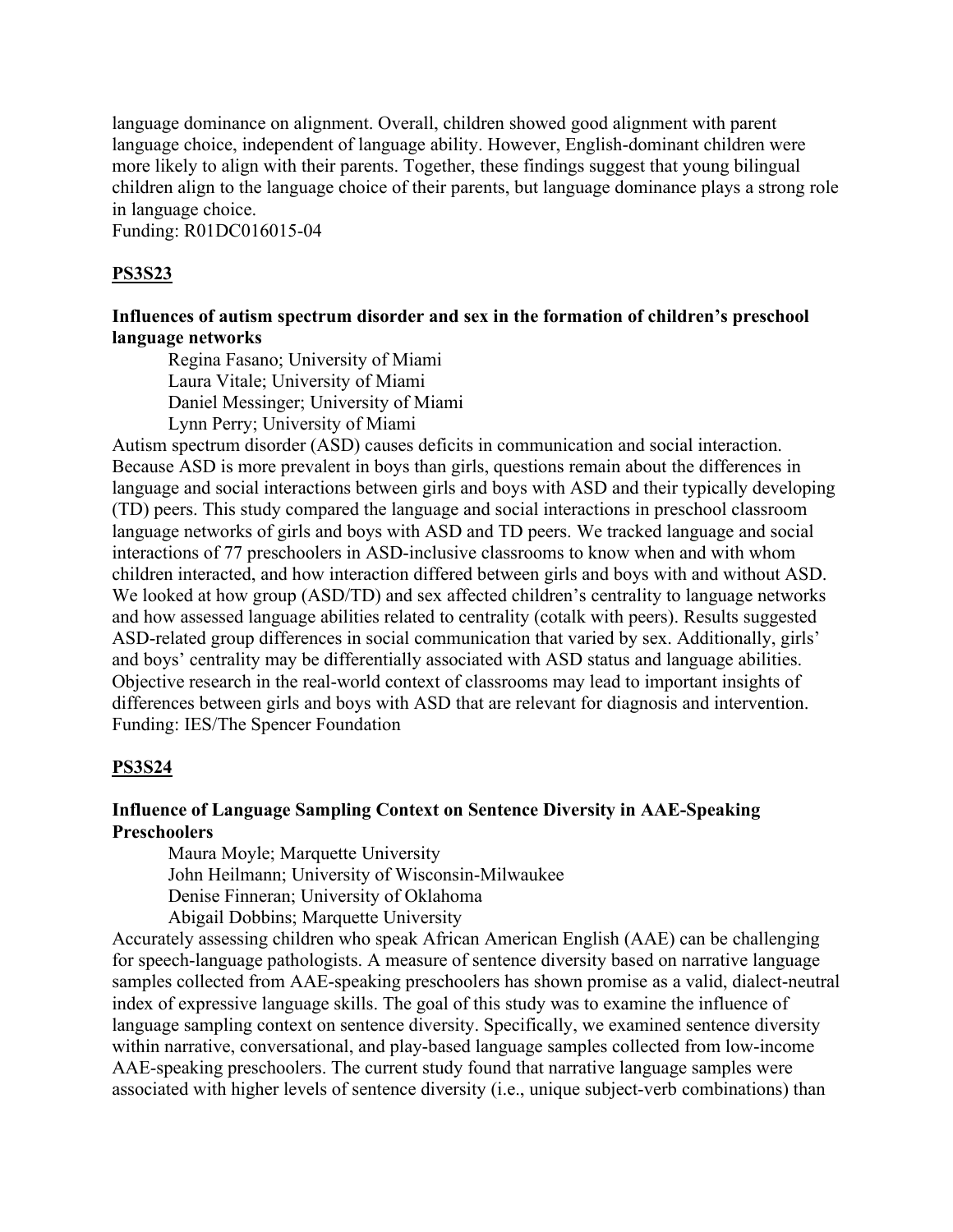conversational or play-based language samples. The findings suggest that sentence diversity is significantly influenced by language sampling context; therefore, its validity as a language measure may depend on the complexity of language elicited from the child. Clinical implications, limitations of the current study and future research will be discussed. This research was supported by the US Department of Education, Office of Elementary and Secondary Education, Early Reading First Program [Grant S359B08008], the United Way of Greater Milwaukee, and the Greater Milwaukee Foundation.

### **PS3S25**

### **How we Measure Change Matters: Considering Proximity and Boundness of Outcomes when Evaluating the Effectiveness of Caregiver-Implemented Communication Interventions**

 Marianne Elmquist; University of Wisconsin - Madison Andrea Ford; University of Minnesota - Twin Cities Kirstin Kuchler; University of Minnesota - Twin Cities Betul Cakir-Dilek; University of Minnesota - Twin Cities Sarah Jane Brown; University of Minnesota - Twin Cities Amy Riegelman; University of Minnesota - Twin Cities Scott Marsalis; University of Minnesota - Twin Cities Lizbeth Finestack; University of Minnesota - Twin Cities

Caregiver-implemented communication (CIC) interventions are commonly used to support and enhance children's language learning environments. They have strong empirical support as an effective approach to improve child language outcomes. However, how we measure change is rarely considered when considering intervention effectiveness. The end goal of communication interventions is to have cascading effects on outcomes that are distal and generalizable from the intervention context, yet outcomes used to evaluate intervention effectiveness tend to be proximal and context-bound to the intervention setting. We conducted a review of the literature on CIC interventions for children with language-impairments under the age of 48-months and evaluated intervention effectiveness considering the proximity and boundness of outcomes. Sixty studies met inclusion criteria, and we will use logistic regression with clustered bootstrapping to determine the probability of observing a treatment effect based on the proximity and boundness of caregiver and child communication outcomes. We will discuss results in terms of improving future intervention research and implications for current practice. Funding Source: T32 DC005359, P50HD105353

#### **PS3S28**

# **Efficacy of International Tele-Practice Parent-Training for High Functioning Chinese Children with Autism Spectrum Disorders**

Yao Chen; The University of Texas at Austin

Ying Hao; University of Mississippi

Li Zheng; Nanjing Normal University

Autism Spectrum Disorders (ASD) is highly prevalent, with 1 in 44 children (Maenner et al.,

2021). While there is a high demand for speech-language services, resources are scarce for most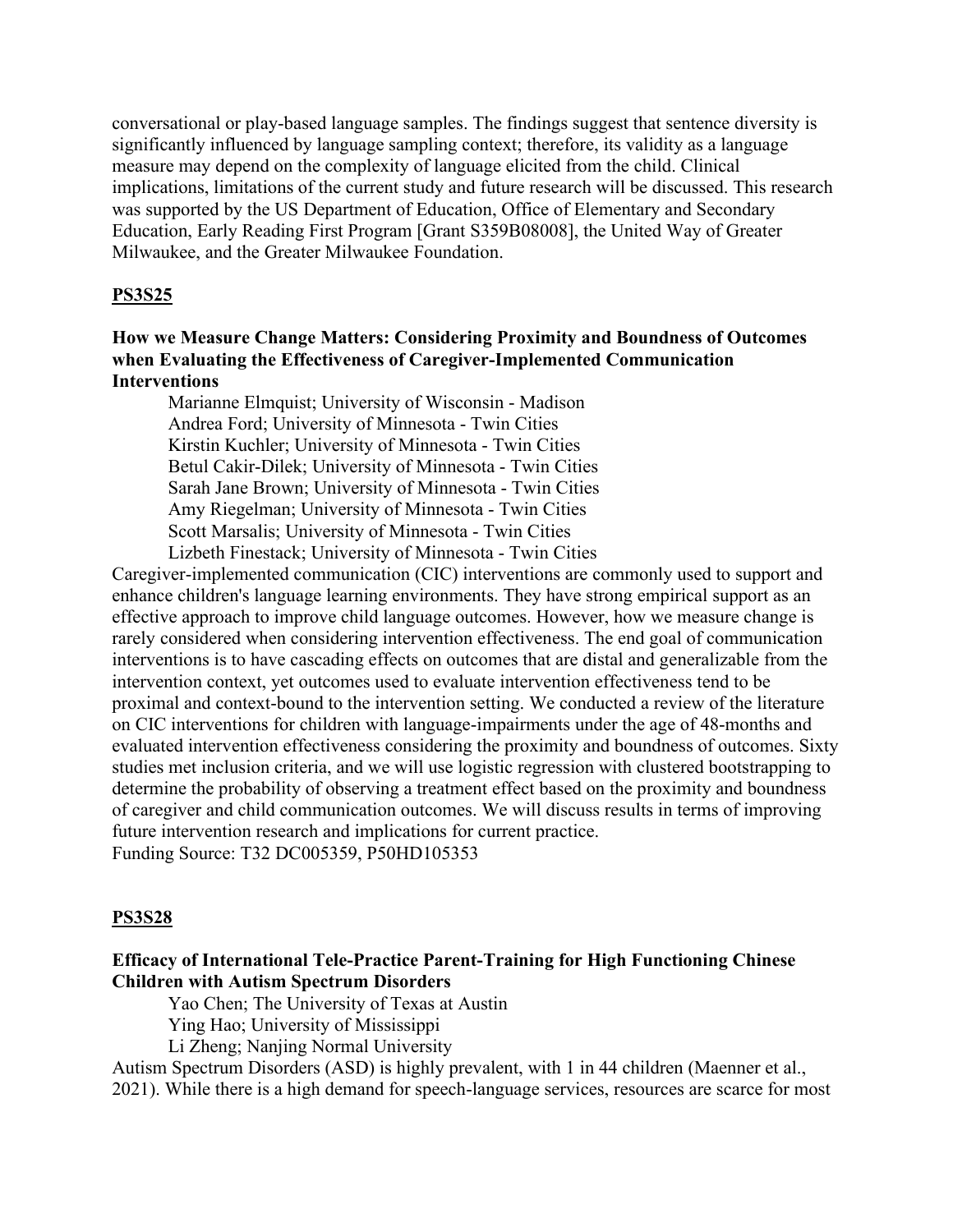Chinese families of children with ASD (e.g. Huang et al., 2013). This calls for more services for these families. Tele-practice has been emerging as an effective approach to deliver services to families of children with ASD, which helps bridge the gaps of the shortage of clinicians and geographical distance (Pickard et al., 2016). When tele-practice is used in a different culture, its efficacy needs validation. In this study, we conducted a pilot study on the efficacy of an international tele-practice parent training program with a multiple-baseline single-subject design among four Chinese families of children with ASD who were diagnosed as high functioning. Three of the four caregivers demonstrated steady progress in strategy implementation during the intervention period and maintained the progress during follow-up. Two of the four children demonstrated progress in mean length of utterance and the other two children demonstrated progress in their number of different words.

#### **PS3S29**

#### **Effects of Animated Versus Static Stories on Narrative Retell Quality: A Twin Perspective**

Kolbee Tibbets; Idaho State University

Abigail Willis; Idaho State University

Diane Ogiela; Idaho State University

Rationale: Narrative language samples are an important part of language assessment and intervention for children with language disorders. It is unclear whether animated elicitation stimuli, in the absence of a linguistic model, can improve the quality of narrative microstructure and macrostructure in school-age children.

Method: Two typically developing 10-year-old identical twin girls viewed four short wordless stories in animated and static conditions that were counter-balanced across the participants and stories, allowing for a well-controlled case study comparison. They re-told the stories, which were recorded, transcribed, coded, and scored for macrostructure and microstructure elements. The data were compared within and across participants.

Results and Conclusions: Overall, the participants produced comparable narratives in both conditions. However, notable differences included more mental verbs and more elaboration of noun phrases in the narratives elicited by animated stimuli. This suggests that animation may support inferencing about characters thoughts and support the production of greater detail. Further study of the effect of animation, with and without linguistic models, on the quality of narrative retell would be beneficial.

Funding: Idaho State University Graduate Student Summer Research Grant.

#### **PS3S30**

### **Investigating the Roles of Anxiety and Communication Partner in Language Use in Fragile X Syndrome and Autism Spectrum Disorder**

Emily Lorang; University of Wisconsin - Madison, Waisman Center

 Audra Sterling; University of Wisconsin - Madison, Waisman Center Boys with fragile X syndrome (FXS) and many autistic boys demonstrate deficits in grammar and vocabulary skills in addition to social communication deficits. Both autism spectrum disorder (ASD) and FXS are also associated with elevated anxiety symptoms. Anxiety symptoms may impact communication skills, particularly during social interactions with unfamiliar communication partners. In this study, we examined whether expressive language differed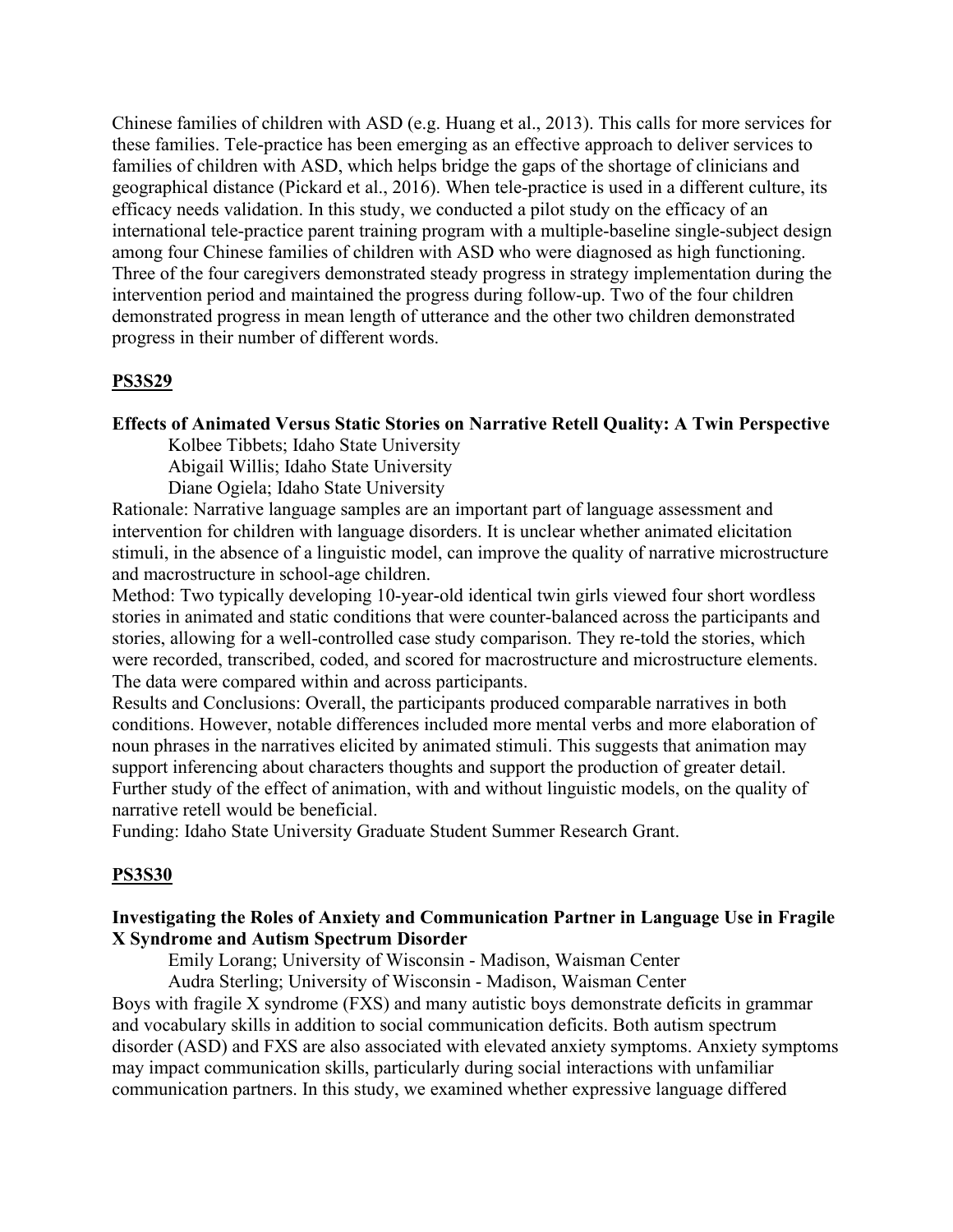between interactions with familiar vs. unfamiliar communication partners, and whether anxiety and/or ASD symptoms were associated with expressive language during these interactions. Boys with FXS and autistic boys ages nine to 18 years participated in two conversational language samples including one with a familiar conversation partner (i.e., their mother) and one with an unfamiliar partner (i.e., a study examiner). We also measured child anxiety and ASD symptoms. Data collection is ongoing. Preliminary findings suggest a significant association between anxiety and expressive language during conversations with unfamiliar but not familiar communication partners in boys with FXS. Speech-language pathologists may need to consider underlying anxiety and communication partner when assessing expressive language. Funding: K23DC016639 (Sterling), F31DC018716 (Lorang), CAPCSD (Lorang), and P50HD105353 (Chang).

#### **PS3S31**

#### **Does Visual Aid Composition Influence Performance on a Narrative Production Task?**

Emily Matula; New York University

Christina Reuterskiöld; Linköping University

Visual aids are often used to support language production in individuals with communication disorders (e.g., Finestack, 2012), although evidence is inconsistent (e.g., Boudreau, 2008). How individuals utilize visual information during narrative production tasks, and whether it supports language production in the way it was intended, is not yet well known. In this study, adults with and without autism spectrum disorder (ASD) viewed picture scenes that varied in terms of background detail (present, absent) and described them out loud while their gaze behavior was recorded, following Norbury (2014). Background detail in picture scenes increased the frequency of background references and decreased proportion of looks to the main event without a change in main event identification accuracy for all participants. It appears that the amount of visual detail in a picture scene influences narrative content. Results can inform assessment procedures and evaluation methods. This research was supported by a Doctoral Research and Travel Grant from New York University Steinhardt School of Education, Culture, and Human Development.

#### **PS3S32**

#### **Does Movement Capture the Attention of Preschool Children with Developmental Language Disorder During Word Learning?**

Yara Aljahlan; Alfaisal University

Tammie Spaulding; University of Connecticut

Given the attentional shifting weaknesses in children with developmental language disorder (DLD), it is important to understand what they naturally attend to when engaged in language acquisition. We investigated what visual features of novel objects capture the attention of preschool children with DLD during an early process of word learning, fast mapping. The results suggest that, unlike their typical language peers, the DLD group exhibited an attentional tendency towards movement when initially exposed to novel word-novel referent pairings. If movement increases the saliency of the referent for children with DLD, this can potentially be used therapeutically to draw their attention to relevant environmental referents to enable successful word-referent pairings. This work was funded by the Saudi Arabian Cultural Mission to the United States.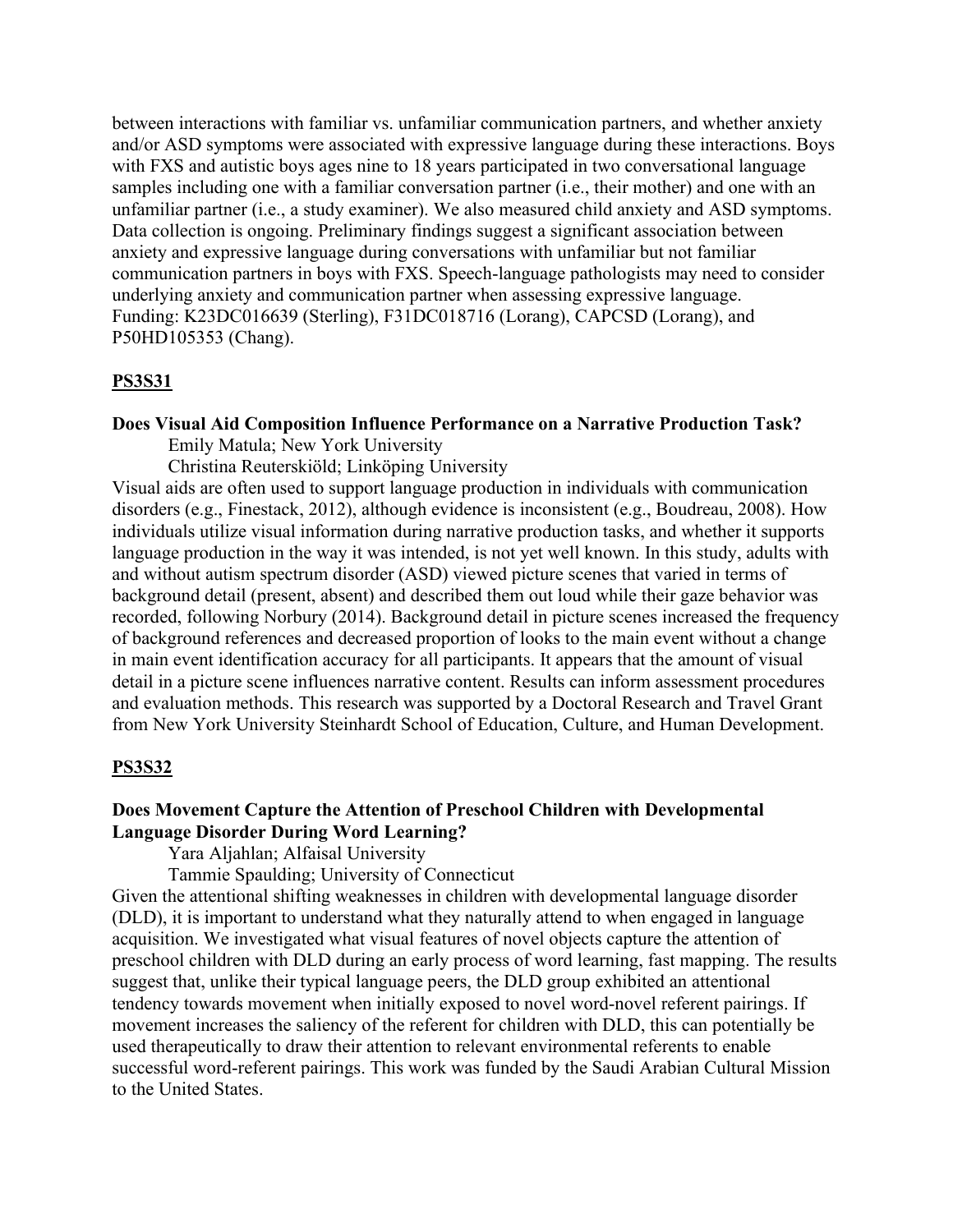#### **PS3S33**

# **Disciplinary Crossroads in Identifying Developmental Language Disorder in Canada**

Lisa Archibald; Western University

Cassandra Kuyvenhoven; Western University

The Disciplinary Crossroads study sought to better understand the views, perspectives, and current practices of psychologists and speech-language pathologists on childhood language disorders, specifically focusing on the identification of developmental language disorder (DLD). In Canada, speech-language pathologists (SLPs) and psychologists identify children with language disorders but employ different criteria and terms. Although shaped by regional differences, the lack of consistency and intersection of practice was found to create tensions between the groups. Across Canada, SLPs and psychologists recognized how their practice overlapped, and acknowledged the need to collaborate to better identify and serve children with language disorders. Our preliminary analyses show how regional policies and practices have affected this collaboration, with a view to making recommendations on how to achieve positive practice change. The study employed a qualitative, grounded theory framework to reveal the tensions between SLPs and psychologists across Canadian provinces. A total of 13 focus groups in Alberta, British Columbia, Manitoba, Ontario, and Québec were conducted in both French (2) and English (11). The study was funded by Social Sciences and Humanities Research Council (SSHRC) Connections grant.

### **PS3S34**

# **Dialect Effects on Spoken Language Comprehension in Children who speak African American English**

Arynn Byrd; University of Maryland, College Park

Yi Ting Huang; University of Maryland, College Park

Jan Edwards; University of Maryland, College Park

Children who speak African American English (AAE) are less likely than similar-age peers who speak Mainstream American English (MAE) to use inflectional morphology (e.g., verbal -s) when interpreting MAE sentences. However, it remains unclear whether these differences would be observed if the inflectional marker was a more salient whole syllable. This study investigates group differences in how AAE- and MAE-speaking children use "was" and "were", a more perceptually salient feature, to interpret sentences in MAE. Sixty participants, ages 7:0-9:12, who were identified as MAE or AAE speakers, heard sentences in MAE that had an unambiguous (e.g., Jeremiah) or ambiguous (Carolyn May) subject. Ambiguous sentences could only be disambiguated by attending to the verb (was vs. were), which signifies a plurality contrast in MAE only. AAE-speaking children were less likely than MAE speakers to use the MAE contrast between "was"/"were" when interpreting ambiguous MAE sentences. These results suggest that, regardless of perceptual saliency, contrastive morphological features between AAE and MAE impact how children who speak AAE process sentences in MAE. [Supported by NSF grant #1449815 awarded to Colin Philips.]

#### **PS3S35**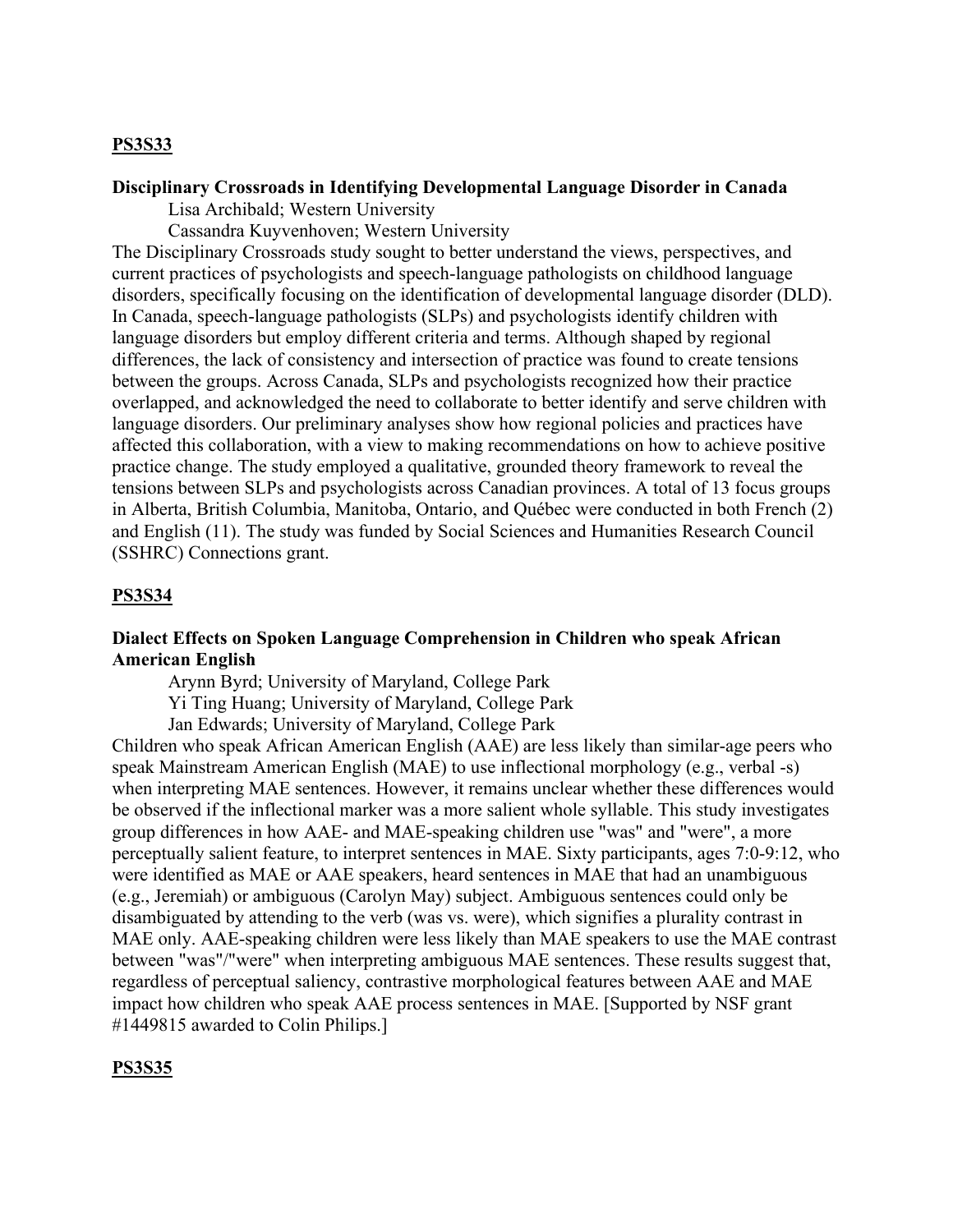#### **Cross-Racial/Ethnic Differences in the Gesture Rates of Parents of Autistic Children**

Adrienne De Froy; The University of Texas at Dallas

Pamela Rosenthal Rollins; The University of Texas at Dallas

As child development researchers, it is important to understand how parents and children from different racial/ethnic backgrounds interact with—and communicate with—each other. Parent gestures produced during parent-child interactions are related to concurrent and later child outcomes and are thus of particular interest. However, little research has been conducted with families from non-White backgrounds, particularly in the autism community. This study analyzes the gesture production of parents of young autistic children produced during naturalistic interactions. Participants were 139 parents of a young autistic child who participated in one of two larger randomized control trials analyzing an early autism intervention. Parent gestures were transcribed from 10-minute video recorded naturalistic parent-child interactions. Results indicated South Asian parents gestured significantly more than Black/African American and White (but not Hispanic) parents. Our findings underscore the importance of conducting autism research with non-White participants and analyzing findings within a culturally aware framework. This work was supported by a grant from the Texas Higher Education Coordinating Board's Autism Grants Program (Dr. Pamela Rosenthal Rollins, PI).

# **PS3S36**

# **Cross-Lagged Relations Between Bilingual Children's Vocabulary, Semantics, and Morphosyntax Across Three Age Groups**

Jissel Anaya; University of Virginia Nahar Albudoor; Gallaudet University Joseph Hin Yan Lam; University of California, Irvine Elizabeth Peña; University of California, Irvine Lisa Bedore; Temple University

Bilingual children's performance in one linguistic domain is generally positively linked to their performance in other linguistic domains, but less is known about the associations between domains over time. This study sought to determine the directional influences between Spanish-English bilingual children's performance on three linguistic domains—vocabulary, semantics, and morphosyntax—over two annual time points. Participants were 264 Spanish-English bilingual children with typical language development. There were three age groups, K-1st graders, 2nd-3rd graders, and 4th-5th graders. Cross-lagged panel analyses were used to measure the strength and direction of the associations between domains across the two time points. Results demonstrated both within- and across-domain relations over time, but there were variations in the presence and magnitude of effects between languages and age groups. These findings provide evidence for how intra- and cross-domain linguistic bootstrapping may occur among bilingual children at different age levels. This research was supported by the National Institute on Deafness and Other Communication Disorders grant R01 DC010366.

# **PS3S37**

# **Comparing the Effect of High vs. Low Contextual Support on Word Learning in Children with DLD**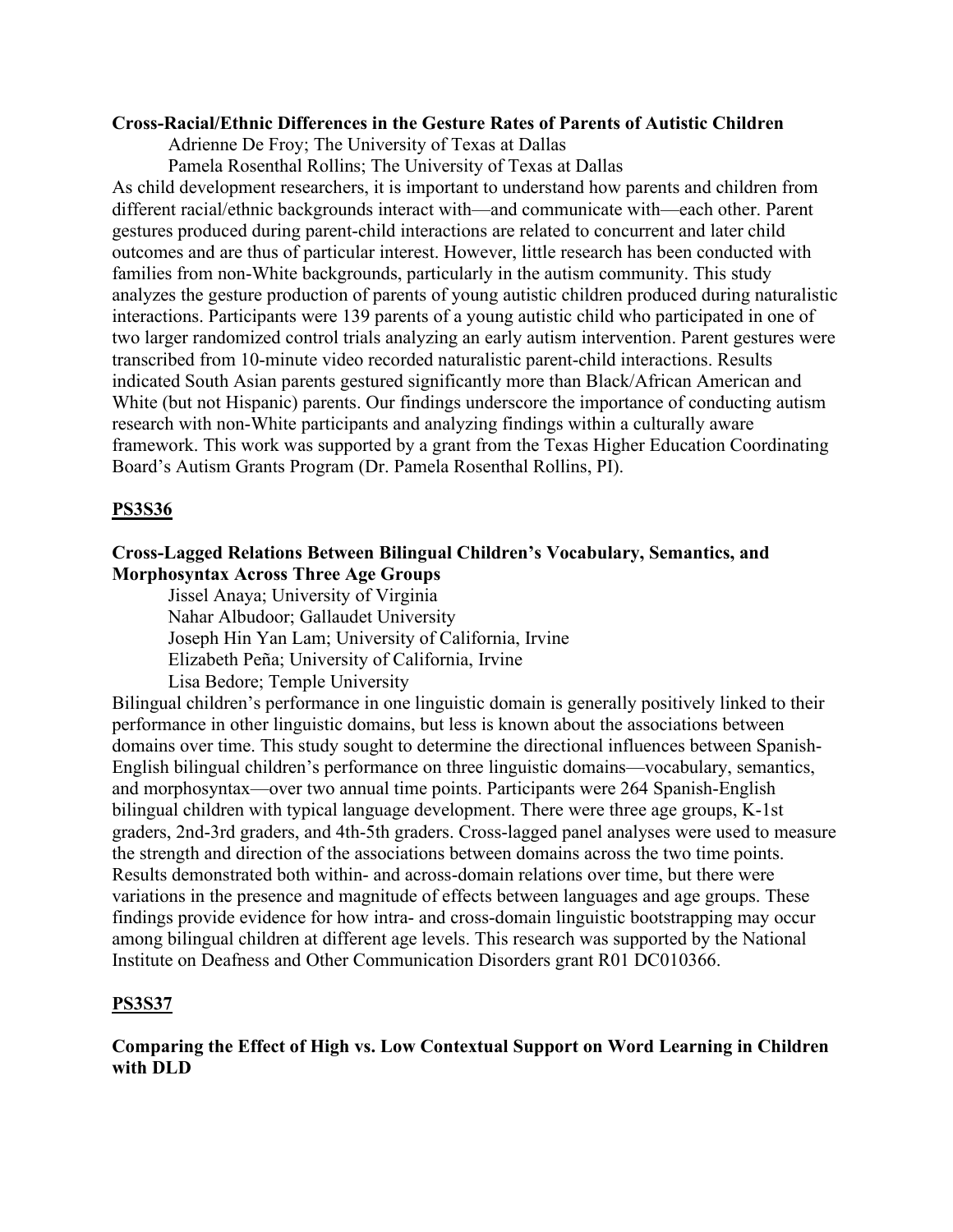Suzanne Adlof; University of South Carolina Dawna Duff; University of Pittsburgh Taylor Bryant; University of South Carolina Anna Ehrhorn; University of South Carolina Alexis Mitchell; University of South Carolina Maalavika Ragunathan; University of Pittsburgh

Rationale: Research on word learning in children with developmental language disorder (DLD) has identified greater difficulties with encoding of new words than retention, but most of these studies involve word learning in situations with low levels of contextual support. This study investigates how contextual information affects word learning and retention in school-aged children with DLD.

Method: Second-grade students with DLD were taught novel words in experimental word learning tasks in two instructional conditions: low-context (rote) and high-context (within a cartoon narrative). Both conditions provided explicit instruction of word forms and definitions, and the same number of repeated exposures and spaced practice opportunities. We assessed word learning with recall and recognition tasks following instruction (encoding) and one week later (retention).

Results: Within-subject analyses will examine word learning differences between conditions (low vs. high context), testing phases (encoding, retention), and their interaction.

Conclusion: Previously, research has focused on low-context instruction in DLD. We will contrast low- vs. high-context instruction and relate findings to word learning theories and implications for vocabulary instruction for children with DLD.

This study is part of Project WORD, funded by the NIH - NIDCD, #5R01DC017156-03.

# **PS3S38**

# **Comparing Measures from Computer-Administered and Examiner-Administered Narrative Retells in Spanish: A Pilot Study**

John Heilmann; UW-Milwaukee

Denise Finneran; University of Oklahoma Health Sciences Center

Maura Moyle; Marquette University

Narrative language sample analysis (LSA) is a recommended best practice for the assessment of monolingual and bilingual children. With business-as-usual narrative LSA, examiners are actively involved in all aspects of the elicitation. Software advancements have shown multiple benefits of computer-administered language assessments, some of which may be beneficial for narrative assessments, particularly for bilingual children. Our goal was to test the feasibility of computer-administered narrative retells in bilingual children. Ten English-Spanish bilingual children, kindergarten to fourth grade, completed narrative retells in two conditions: examineradministered and computer-administered. Strong correlations were observed for four of five narrative measures. A series of repeated measures Analysis of Variance equations revealed no significant differences across the two conditions. Elicitation method accounted for less than six percent of the variance in each of the measures. This study motivates further research to test the clinical effectiveness of computer-elicited assessments within clinical practice. Project funded by the University of Wisconsin-Milwaukee.

# **PS3S39**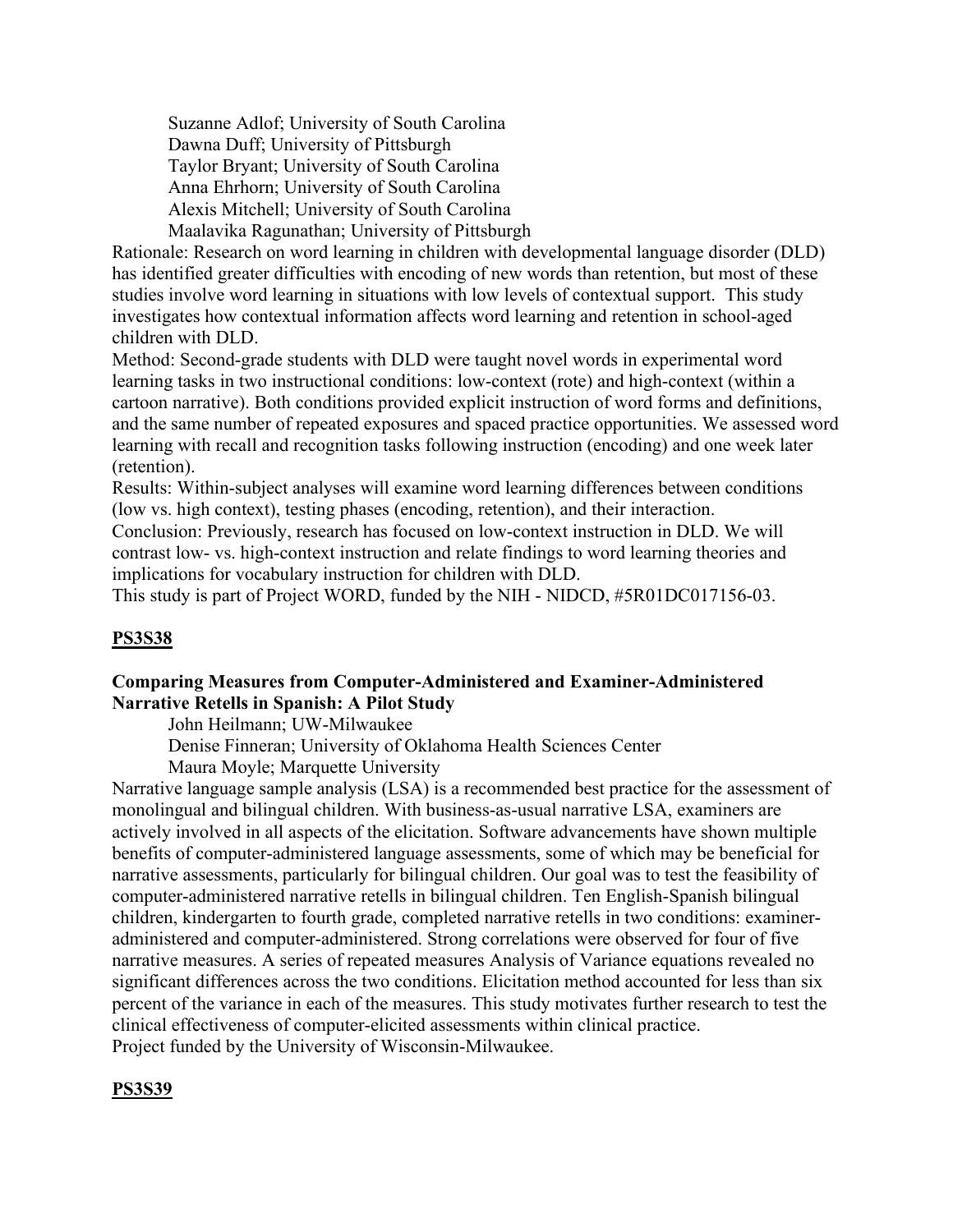# **Acoustic Differences in the Babble of Low Risk Infants and Infants with Neurogenetic Disorders**

Erica Hill; Purdue University Lily Berlstein; Purdue University Lisa Hamrick; Purdue University Brigette L. Kelleher; Purdue University Amanda Seidl; Purdue University

The development of canonical babble has long been of interest to researchers because the time at which infants attain canonical babbling (producing 15% consonant-vowel syllables) has been associated with later language outcomes. Specifically, the late onset of the canonical babbling stage has been found to be an early indicator of a later diagnosis of a speech or language disorder. However, canonical babble may be a less sensitive measure for children with neurogenetic disorders who often produce language at the floor of standardized measures and may consistently produce low canonical babbling ratios across early development. It is unclear if these associations will apply in children who have language delays secondary to genetic disorders and other known causes of atypical development. Thus, it is helpful to examine potentially more sensitive measures such as the acoustics of early vocalizations for these children. Here, we examine the acoustics of early canonical and non-canonical vocalizations of children with and without a variety of neurogenetic disorders to explore whether acoustic differences between canonical and non-canonical syllables in early production are equally present in both groups.

# **PS3S40**

# **A Longitudinal Study of Code-Switching in English-Instructed Spanish-English Bilingual Children**

Molly Gasior; Missouri State University

Lindsey Hiebert; Missouri State University

Raúl Rojas; The University of Texas at Dallas

RATIONALE: Bilingual individuals are a growing population in the U.S., and these individuals may engage in code-switching. The current literature has inconsistencies surrounding codeswitching its change over time, and its potential relationship to language attrition. This study's purpose is to track change in code-switching in English and Spanish narrative retell language samples in English-instructed bilingual children across 6 semesters.

METHOD: Thirty-seven Spanish-English bilingual preschoolers provided narrative samples. Code-switching (words in the non-target language) was marked to analyze percentage of codeswitched words over time.

RESULTS: Paired sample t-tests and effect sizes estimated in each language revealed nonsignificant changes and small effect sizes. Code-switching in English decreased after the first year and code-switching in Spanish varied across waves.

CONCLUSIONS: Although bilingual children did not experience a significant change in codeswitching within each language, the percentage of code-switching was vastly different between languages. The systematic input of English in school may have influenced a shift from more Spanish use to more English.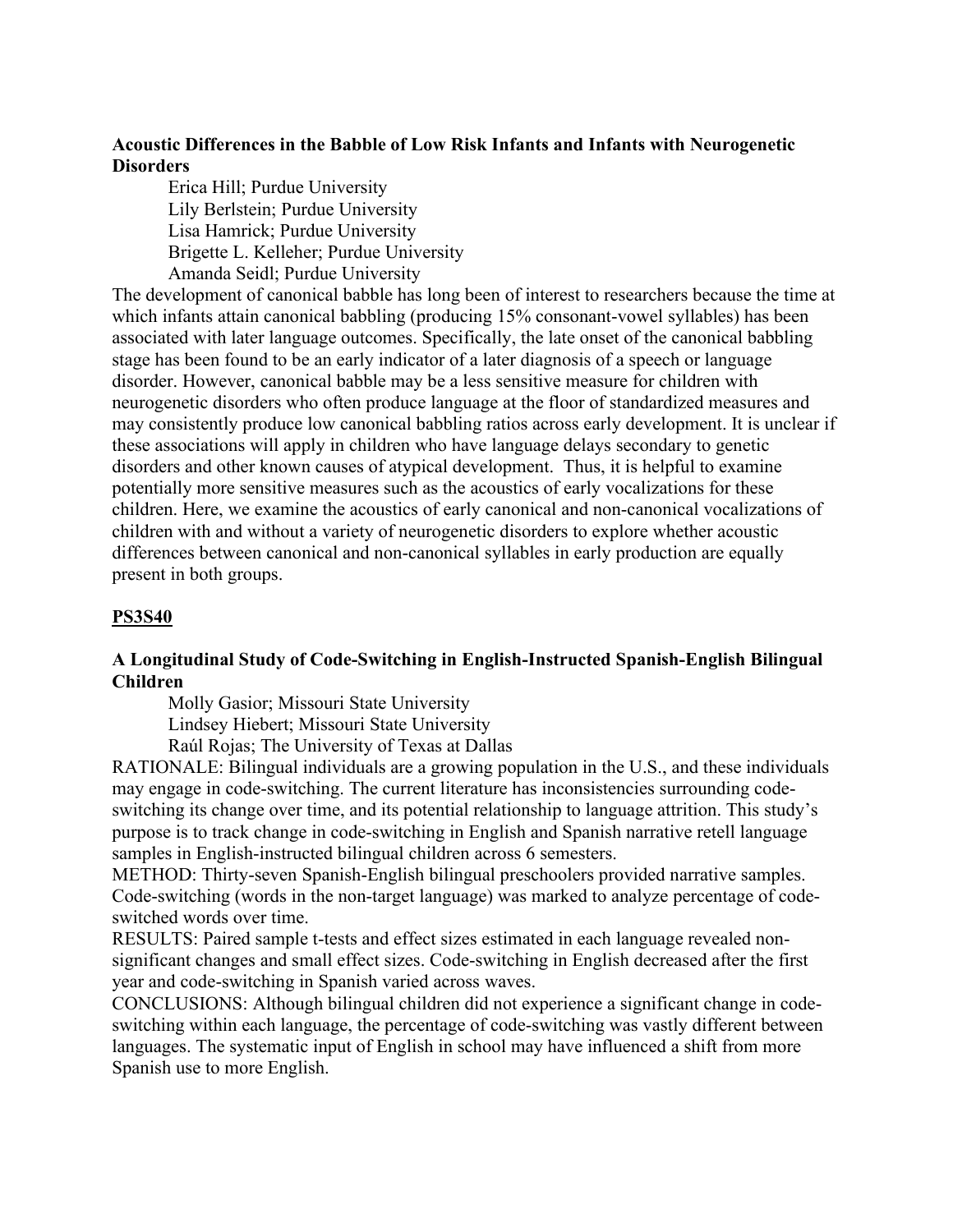Funding sources: Grant GA 2013-016 – Jerry M. Lewis, M.D. Mental Health Research Foundation; BBS Faculty Research Initiative Grant; Grant 13180 – Anonymous Donor

# **PS3S41**

# **A Helping Hand: Gesture Acts as a Compensatory Mechanism During Narrative Retell in Former Late Talkers**

Murielle Standley; Northwestern University Miriam Novack; Northwestern University Philip Curtis; Northwestern University Magda Slowakiewicz; Northwestern University Abigail Holthaus; Northwestern University Adriana Weisleder; Northwestern University

Narrative skills are an important component of language development. Additionally, the type of gestures children use during storytelling have been linked to the structure of their narratives. Specifically, the use of character-viewpoint gestures (in which the gesturer takes on a firstperson view of the character with their hands/body) predicts better-structured narratives in typically developing children, but this has not been examined in children who experienced language delays ("Late Talkers"). The current study investigates gesture use, gesture type, and gesture viewpoint during a wordless cartoon narrative retell task in former Late Talkers (LTs) and Typical Talkers (TTs) at age 4. Participants watched silent cartoon videos during a study conducted on Zoom and were asked to retell the story. We found that former LTs gestured more than TTs. Additionally, former LTs differed in the use of gesture type from their TT peers, and we found no group difference for viewpoint gesture uses. Findings suggest that gesture continues to serve as a compensatory mechanism in language production for former LTs but may also reflect differences in narrative construction.

Funding Source: Council of Academic Programs in Communication Sciences and Disorders, Northwestern University

# **PS3S43**

# **A Cross-Cultural Comparison of Mother-Child Interactions during Joint Book Reading**

 Yingshan Huang; University of South Alabama Brenda Beverly; University of South Alabama

Victoria Henbest; University of South Alabama

This investigation was a cross-cultural comparison in quantity and quality of maternal interactive behaviors during joint book reading (JBR). Ten Chinese mothers from Fuzhou City, China and 10 U.S. mothers video recorded themselves reading two storybooks, one provided by investigators and one home book, to their typically developing four-year olds. Videotapes were transcribed in the respective languages and analyzed using investigator-developed codes. Results revealed Chinese mothers had a higher percentage of extra-textual talk (talk in addition to the book text) than American mothers. Attention to print (i.e., English letters or Chinese characters) was uncommon among mothers in both groups. Instead, mothers primarily described story content. Only Chinese mothers elaborated on the story moral. Chinese mothers had more frequent use of question prompts, explanations, directives, and elaborations compared to American mothers. These strategies fit a "question-give-answer" pattern. Whether this directive